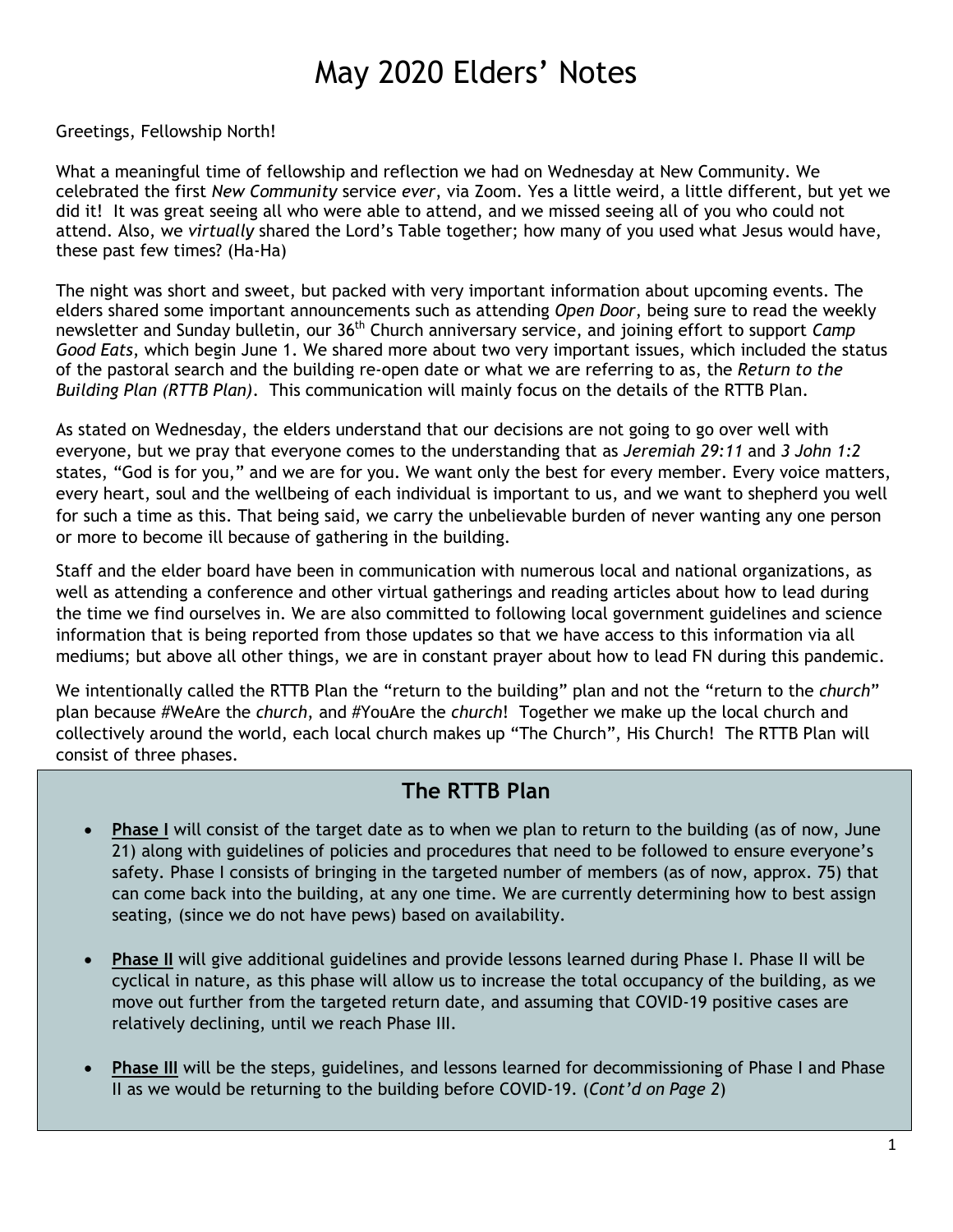## **Navigating Phase I**

**Phase I** of the RTTB Plan is currently in the works, and we are tentatively targeting **June 21** as the date for returning to the building. Again, this date is tentatively set and could change, depending on on-going developments.

- Things that could change the date are:
	- o **Lack of Volunteers: We'll need people who'll assist with:**
		- Keeping a list of everyone in the building, in case of an outbreak
		- directing traffic in/out the building
		- monitoring public areas to ensure social distancing and avoiding touching
		- water stations (possibly)
		- **Restroom cleanup & sanitizing**
		- Keeping all appropriate doors propped open
		- **Ushering members to assigned seating**
		- Ensuring masks are worn unless waiver-granted by the State to include designated speakers and singers
		- Interested? send email to [info@fellowshipnorth.net](mailto:info@fellowshipnorth.net) or [elders@fellowshipnorth.net](mailto:elders@fellowshipnorth.net)
	- o **14 Day non-reduction of positive cases**
		- Follow local and state government recommendations on data trends
		- Follow local and state government recommendations on public gathering

### **Those who should NOT attend public services**:

- o Anyone with a compromised immune system
- o Any child under the age of 18 (we will not have Children's Church until further notice)
- $\circ$  Anyone that has been out of their normal circles for the past 14 days
- o Anyone that shows signs of fever, *uncontrollable* coughs and/or sneezing
- o Anyone *not* willing to wear a mask in the building
- o Anyone who feels uncomfortable about attending (We would never negatively judge you for this decision.)

**NOTE:** *There are staff and members who have compromised immune systems that play a key role in what we do on Sunday mornings. Returning to the building will greatly affect their involvement in continuing to participate in the same capacity as they have been in recent weeks. Likewise, we have staff who have continually worked to provide services and ministry tools to the body through the online events and ongoing care of the members and the building during this time of social distancing.* 

*We do not want to overburden them, and we are tremendously grateful for all the sacrifices that they have made on behalf of Fellowship North. We also would never want them to become ill, as their roles have been so critical to helping us all remain connected. Therefore, if we do not have volunteers to help with the aforementioned tasks, we will not be able to return to the building in large settings, until those positions are covered or the threat of contracting COVID-19 has been drastically reduced.* 

*(*You may review more information on state and local guidelines, [here.](https://www.healthy.arkansas.gov/programs-services/topics/covid-19-guidance-for-faith-based-organizations))

Again, we all must ask ourselves:

#### **Do we want to be** *comfortable* **or be more** *connected?*

We all have missed being in the building and being in fellowship with our brothers and sisters in Christ, but we must challenge ourselves to seek God for the wisdom about the ways in which He would have for us to